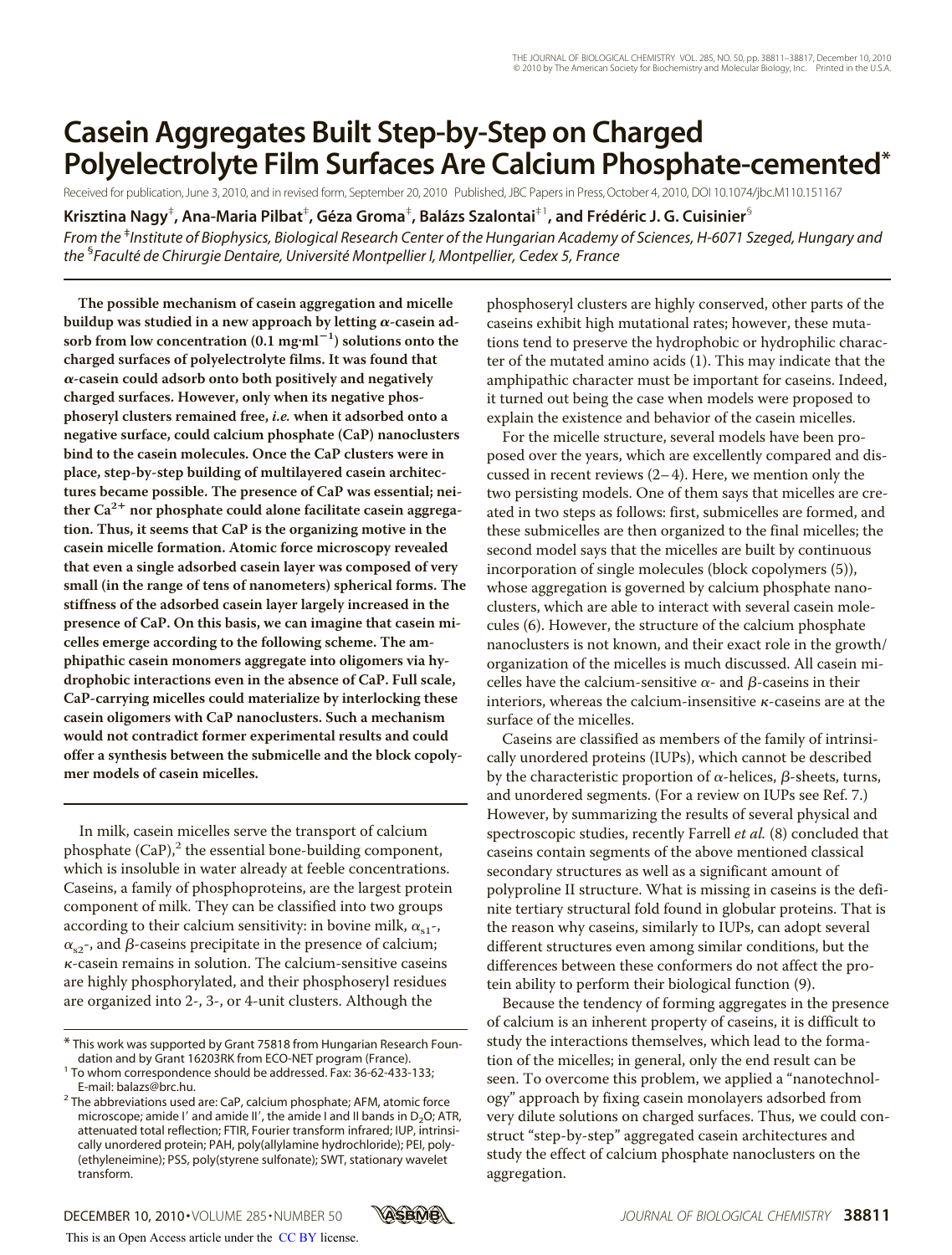# *Casein Micelles on Charged Surfaces*

The charged surface, governing the adsorption of casein onto the surface, was a "layer-by-layer" polyelectrolyte film built according to the method of Decher (10) from poly(styrene sulfonate) (PSS) and poly(allylamine hydrochloride) (PAH) having a negative or positive charge, respectively. We have shown earlier that proteins and proteolipid membranes can adsorb onto such polyelectrolyte films, and their native secondary structure is little affected (11). In addition, once a protein has been adsorbed, its secondary structure is stabilized/fixed by the interaction with the polyelectrolyte film (12, 13).

The support, on which our polyelectrolyte film  $+$  casein architectures were constructed, was an internal reflection element (ZnSe crystal) used in attenuated total reflection-Fourier Transform infrared (ATR-FTIR) spectroscopy. ATR-FTIR spectroscopy is particularly useful to study such systems, due to the exponentially decreasing intensity of the evanescent light with the penetration depth into the medium surrounding the ATR crystal. Thus, only a layer of about halfwavelength thickness of any material adsorbed onto the ATR crystal is sampled. This is an ideal situation for polyelectrolyte films and adsorbed proteins of a thickness in the range of a few tens of nanometers. Upon each step of the polyelectrolyte film construction, and upon the adsorption of the casein onto the film surface, a single beam infrared spectrum was recorded. The difference absorption spectra calculated from the single beam spectra recorded before and after a given adsorption or chemical treatment contained all changes, *i.e.* the absorption spectrum of the adsorbed compound plus its effect on the underlying layers, accompanying the adsorption event.

With this new approach, we introduced a model system, which is very close to that of the real conditions in the organisms. Its main advantage is that it permits the use of very low protein concentration, and thus elementary steps of  $\alpha$ -casein aggregation could be followed. We could show that the presence of calcium phosphate nanoclusters is essential for the aggregation. On the basis of our model system experiments, it seems that micelle formation (at least what concerns the  $\alpha$ -caseins in it) might be a series of alternating calcium phosphate, and hydrophobic interactions mediated aggregation steps.

### **EXPERIMENTAL PROCEDURES**

*Atomic Force Microscopy*—AFM measurements were carried out on an Asylum MFP-3D head and controller (Asylum Research, Santa Barbara, CA). The driver program MFP-3D Xop was written in IGOR Pro software (version 5.04b, Wavemetrics, Lake Oswego, OR). Gold-coated silicon nitride rectangular cantilevers were used with a typical spring constant of 30 pN·nm<sup>-1</sup>, tip radius  $\sim$  30 nm (BL-RC150 VB-C1: Bio-Lever A, Olympus Optical Co., Ltd., Tokyo, Japan). The spring constant for each cantilever was determined by thermal calibration (14–16). The measurements were carried out in tapping mode in liquid at room temperature. Typically,  $512 \times 512$  point scans were taken at a scan rate 1 Hz per line. Both trace and retrace images were recorded and compared.

To characterize the changes in the mechanical properties of the protein, the elastic modulus (Young's modulus) was determined by force measurements. The force-displacement curves were recorded with the same cantilever as used for tapping imaging in triggered mode with a constant speed of  $1.2 \mu m/s$ . Calibration and reference curves on clean mica surface were also taken. At least 10 force measurements on the same point were averaged, and the error was estimated. To obtain the Young's modulus, the theory based on the work of Hertz (17) and Sneddon (18) was used, which had been further developed taking into account the different tip forms used for AFM measurements (19–21). The force as a function of the indentation  $(\Delta z)$  into the sample for a tip with an opening angle  $\alpha$  is given as shown in Equation 1,

$$
F(\Delta z) = \frac{2E^*}{\pi (tg(\alpha))} \Delta z^2
$$
 (Eq. 1)

where *E*\* is the relative Young's modulus. The Young's modulus of the sample can be determined if one takes into account the Poisson ratio, which relates the extent of the transverse strain to the stretch of the sample ( $\mu$ sample). Because biological samples are generally considered incompressible, the value of the Poisson ratio is assumed to be 0.5 (21). Thus, the Young's modulus used through the paper is as shown in Equation 2,

$$
E_{\text{sample}} \approx (1 - \mu_{\text{sample}}^2) \cdot E^*
$$
 (Eq. 2)

*FTIR Spectroscopy*—For each measurement, on a Bruker IFS66 Fourier transform infrared spectrometer, 1024 interferograms at 2  $\text{cm}^{-1}$  spectral resolution were collected, added, and calculated into single beam intensity spectra. Absorption spectra were calculated by taking these single beam spectra as backgrounds or samples according to the information required. For the ATR experiments, a ZnSe internal reflection element (45°, six reflection) was used. Post-record spectrum manipulations were carried out with the SPSERV© software (Dr. Cs. Bagyinka, BRC Szeged, Hungary). All FTIR experiments were carried out at room temperature.

Because of the long duration of the experiments, water vapor bands inevitably appeared in the infrared spectra. Even small water vapor bands were disturbing because the infrared absorption bands of the sample were sometimes very weak. These vapor bands were removed in two steps. First, a vapor absorption spectrum was generated from two spectra recorded on the dry ZnSe crystal with certain time delay at the beginning of the given experiment. Then this water vapor spectrum was subtracted from the absorption spectrum of interest (using the interactive spectrum subtraction routine of the Bruker Opus software). Because the frequencies and the widths of the "pure" and the "spectrum-polluting" vapor bands are never exactly the same, some high frequency noise always remains after the subtraction. Care was taken to over-subtract the vapor spectrum, until the high frequency noise looked symmetric above and under the "theoretical" curve of the infrared spectrum. This point was important to obtain reliable results with the second step of the noise removal.

To remove the artifacts remaining after vapor spectrum subtraction, we applied a de-noising method based on station-

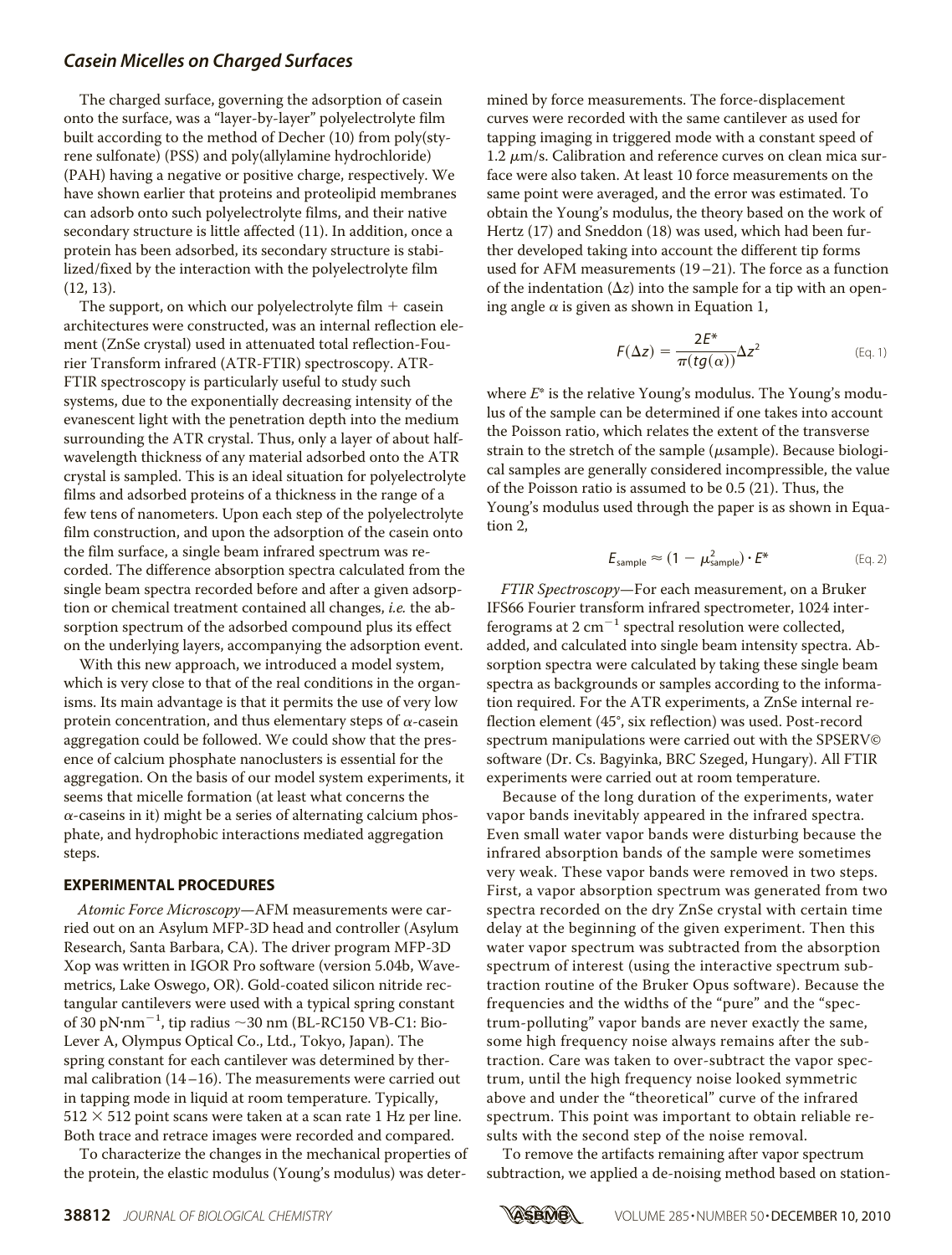ary wavelet transform (SWT) (22). The spectra were decomposed into approximation and details at level 5, based on the 8th member of the Daubechies wavelet family (23). The general procedure of wavelet-based de-noising is reconstructing the signal from these components after applying some thresholds on the details (22, 23). In our case, dropping all details and keeping only the approximation component provided the best cleaning. The result of this procedure appeared insensitive to the actual selection of the wavelet; trying other orthogonal and bi-orthogonal wavelet families resulted in practically identical approximations, provided that the order of the applied member of them was high enough  $(>4)$ . The numerical calculations were carried out by the SWT algorithms implemented in the Wavelet Toolbox of the MATLAB program (Mathworks Inc., Natick, MA). The effect of SWT is shown in the *bottom spectrum* of Fig. 1, all other spectra presented in any figure were SWT de-noised.

*Casein Solution*—Bovine milk  $\alpha$ -casein was purchased in lyophilized form (Sigma, C6780, chromatographically purified,  $\alpha_{s}$ -casein minimum 70%), and without any further purification, it was dissolved in  $D_2O$ -based HEPES buffer (10 mm), pH 7.0. Because this was the only type of casein studied, it will be mentioned only as casein throughout the paper. The concentration of the casein solution was 0.1 mg $\text{m}$ <sup>-1</sup> in all experiments. All other chemicals were also from Sigma.

*Polyelectrolyte Films*—For the FTIR and AFM experiments, PEI-(PSS/PAH) $_6$  or PEI-(PSS/PAH) $_5$ -PSS films were constructed (PEI = poly(ethyleneimine),  $M_{\rm r}$  = 750,000 g·mol<sup>-1</sup>;  $\text{PSS} = \text{poly}(\text{sodium-4-styrenesulfonate}), M_r = 70,000$  $\text{g} \cdot \text{mol}^{-1}$ ; PAH = poly(allylamine hydrochloride)  $M_r = 60,000$  $g$ ·mol $^{-1}$ ) from 1 mg·ml $^{-1}$  solutions of the polyelectrolytes. For the FTIR experiments, polyelectrolyte films were built up with the layer-by-layer method by adsorbing the polyelectrolytes onto the surface of the ATR crystal from solutions circulated by a peristaltic pump as in Ref. 12. Extensive washing periods separated the administrations of the differently charged polyelectrolytes. After the deposition of each layer, recording a single beam infrared spectrum monitored the buildup of the film. Finally,  $\alpha$ -casein (0.1 mg·ml<sup>-1</sup>) was circulated above the polyelectrolyte film; after saturation of the adsorption, the excess casein was washed away with  $D_2O$ based HEPES buffer (10 mm). For AFM measurements, freshly cleaved  $1 \times 1$ -cm mica (SPI-Chem<sup>TM</sup> Mica Sheets, Structure Probe, Inc., West Chester, PA) surfaces were used as supports for the polyelectrolyte films. In the AFM experiments, PEI was omitted because of its tendency to form occasionally large aggregates and because PAH was readily adsorbing to the mica surface. Therefore, the building of the polyelectrolyte film was started with PAH adsorbed to the mica from a  $400$ - $\mu$ l volume, and then the surface was washed two times with 200  $\mu$ l of buffer (HEPES, 10 mm, pH 7). After washing, PSS, also from the  $400-\mu l$  volume, was adsorbed onto the PAH layer, and washed again. These steps were repeated until the  $(PAH/PSS)_6$  architecture was achieved. Finally, casein was adsorbed from 400  $\mu$ l of solution of 0.1 mg·ml<sup>-1</sup> concentration.



FIGURE 1. Absorption spectra of  $\alpha$ -casein  $(-)$  adsorbed onto the posi**tive surface of the PEI-(PSS/PAH)6 polyelectrolyte film, and the same casein layer treated with CaP (- - - -).** Note that CaP could not incorporate into the casein; the spectrum lacks the characteristic phosphate bands seen in Fig. 2. For clarity, the spectra were slightly displaced, and the spectrum of the  $\alpha$ -casein was 10 times magnified. The magnified spectrum is also used to demonstrate the noise-filtering capacity of the SWT method (for details see under "Experimental Procedures").

### **RESULTS**

*Effect of Calcium Phosphate Nanoclusters on Casein Aggregation*—Because casein has a net negative charge due to its phosphoseryl residues, it can be expected to adsorb onto positively charged surfaces. Indeed, when casein was left to adsorb onto the positive surface of a PEI-(PSS/PAH)<sub>6</sub> polyelectrolyte film, an infrared absorption spectrum characteristic of proteins could be recorded (Fig. 1). However, this adsorbed casein later resisted any further manipulation; no CaP could be adsorbed onto it as it is shown by the featureless CaP spectrum in Fig. 1. Details of the CaP treatment are given below.

Surprisingly, when a PEI-(PSS/PAH) $<sub>5</sub>$ -PSS polyelectrolyte</sub> film having a negatively charged surface was used, casein adsorption could again be observed. In addition, this casein layer could be manipulated, and even multilayered casein architectures could be built onto it. Therefore, we deal only with caseins adsorbed onto the PSS-terminated polyelectrolyte film. The intensity of the amide I' band was in the range of 15 mOD (Fig. 2, *curve Casein-I*).

As a first step of manipulation, calcium phosphate nanoclusters were formed on this protein surface by circulating high concentration of  $Ca^{2+}$  ions in the form of 1 M CaCl<sub>2</sub>. Then, without washing away the calcium solution, a solution of 50 mm  $\text{Na}_2\text{HPO}_4$  was introduced into the sample holder by a peristaltic pump. All white precipitate, *i.e.* the excess insoluble fraction of the formed CaP, was removed by washing the film thoroughly with HEPES buffer. Then the increment of the infrared absorption was measured (Fig. 2, *curve CaP-I*). As it can be seen, huge phosphate bands appeared in the 1200–  $1000$  cm<sup>-1</sup> region of the infrared spectrum. In the amide I' region, some of the formerly adsorbed casein was lost. The origin of this loss we cannot precisely identify, however, because purified  $\alpha_{s1}$ -casein was shown to not to be salted in at high  $Ca^{2+}$  concentrations (24), and one of the possibilities is that the loss represents some non- $\alpha_{s1}$ -casein, originally present in our sample. It should be noted here that an absorption difference spectrum calculated from single beam spectra taken before and after the given manipulation includes all changes, which happened upon the manipulation, because

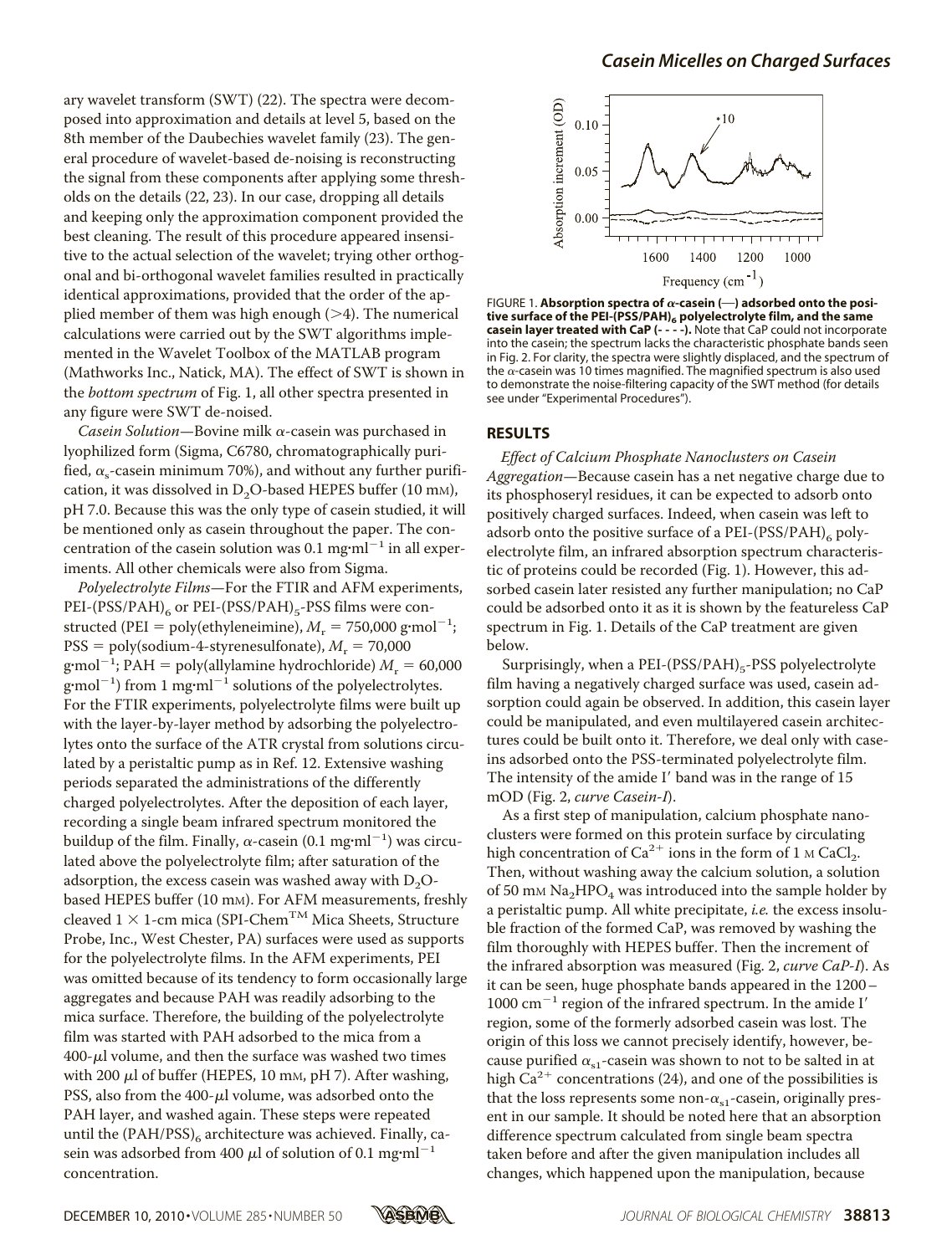# *Casein Micelles on Charged Surfaces*



FIGURE 2. **Increments of the infrared absorption upon the buildup of casein multilayers on the surface of an ATR crystal.** The presented absorption spectra were calculated from single beam spectra taken in 10 mm HEPES (in D<sub>2</sub>O), pH 7.0, before and after the given manipulation. *Casein-I*, Fourier transform infrared spectra of  $\alpha$ -casein layered onto a PEI-(PSS/ PAH)<sub>5</sub>-PSS polyelectrolyte film; *CaP-I*, absorption increment due to the formation of calcium phosphate nanoclusters on the casein surface; *Casein-II*, absorption increment due to the adsorption of a second  $\alpha$ -casein layer onto the CaP-nanoclustered previous one; *CaP-II*, absorption increment due to a novel calcium phosphate nanocluster formation; *Casein-III*, absorption increment due to another  $\alpha$ -casein adsorption onto the previous CaP-nanoclustered casein;  $Ca^{2+}$ , absorption changes upon adding 1 M CaCl<sub>2</sub> to the third casein layer; *Casein-IV,* absorption increment due to the adsorption of  $\alpha$ -casein onto the calcium-treated third casein layer. Note the low noise level of the depicted spectra achieved by SWT de-noising.

each single beam spectrum measures the actual structure of the whole architecture. We have taken into account this fact in the interpretation, *e.g.* the above mentioned decrease of the amide I' upon CaP treatment *in theory* could be interpreted by assuming that the whole protein layer became looser and thicker; therefore, a less amount of the protein was sampled by the ATR method, due to the exponentially decreasing intensity of the measuring of evanescent light with increasing penetration depth. But on the basis of other information, namely that CaP increased the stiffness of the protein layer (see below), we did not consider the looser, thicker protein film option.

If a second layer of casein was adsorbed onto the CaP-enriched first casein layer, a large increase in intensity (up to 70 mOD) of the amide I' band (*i.e.* large adsorption of casein) could be observed (Fig. 2, *curve Casein-II*) together with a

certain loss of the formerly adsorbed CaP. Probably, this CaP was loosely bound and was carried away by the circulating casein solution.

Adding CaP to the second casein layer caused very similar changes to those seen after the same treatment of the first casein layer, *i.e.* some losses in the amide I' region, and the further increase of the phosphate bands (Fig. 2, *curve CaP-II*). Continuing the construction of the multilayered protein architecture, again considerable amount of casein could adsorb onto the calcium phosphate cluster-rich surface of the former casein layer (Fig. 2, *curve Casein-III*).

To be sure that indeed CaP clusters are cementing together the casein molecules, control experiments were performed, when only phosphate or only  $Ca^{2+}$  was introduced into the system. Phosphate alone could be reversibly washed away from the casein film; the infrared spectra (not shown) were identical before and after the phosphate treatment (although phosphate bands were visible in the infrared spectra recorded during the circulation of the phosphate solution). This is not a surprise, if one takes into account the strongly phosphorylated nature of  $\alpha$ -caseins. Ca<sup>2+</sup>, however, took away some casein as it can be seen from the decreased amide I' intensity obtained after washing the  $\text{Ca}^{2+}$ -treated sample with HEPES (Fig. 2, *curve*  $Ca^{2+}$ ).

Besides taking away certain amount of casein, the  $Ca^{2+}$ treatment somehow "closed" as well the casein multilayer. After the  $Ca^{2+}$  treatment, only a small amount of casein  $(8-10 \text{ mOD}$  in the amide I' region) could adsorb onto the previous casein layer (Fig. 2, *curve Casein-IV*). Whether this "closing" is the result of local changes affecting only the phosphate groups of the caseins or it is the consequence of a more general structural change can be decided by the analysis of the secondary structure of the casein.

*CaP-induced Structural Changes Induced in* α-Casein-To determine whether the average structure of the casein is different in the CaP cluster-intercalated layer and in a pure monolayer, the amide I' regions of the different architectures were compared.

As can be seen in Fig. 3, there were observable differences between the amide I' bands of the caseins among different conditions. As casein is an IUP protein, it would have been difficult to determine these changes quantitatively; thus, global conclusions were drawn from the contours and central frequencies of the amide I' bands. For comparability, the amide I' bands of the desorbing caseins were inverted in Fig. 3. The amide I' band of the casein lost upon the first CaP treatment (Fig. 3, *Cap-I*) was similar to the amide I' bands of the adsorbing caseins, in agreement with our earlier finding that polyelectrolyte film stabilized the structure of the adsorbed proteins  $(12)$ . In contrast, the amide I' bands of the caseins desorbing upon the second CaP and  $\text{Ca}^{2+}$  treatments (Fig. 3, Cap-II and  $Ca^{2+}$  spectra) were clearly downshifted, but they were indistinguishably similar to each other. Evidently, the structures of the casein molecules desorbing directly from the polyelectrolyte and of those desorbing from previously adsorbed caseins were different.

On the other hand, the contours of the amide I' bands of all adsorbing caseins are very similar. This may suggest that the

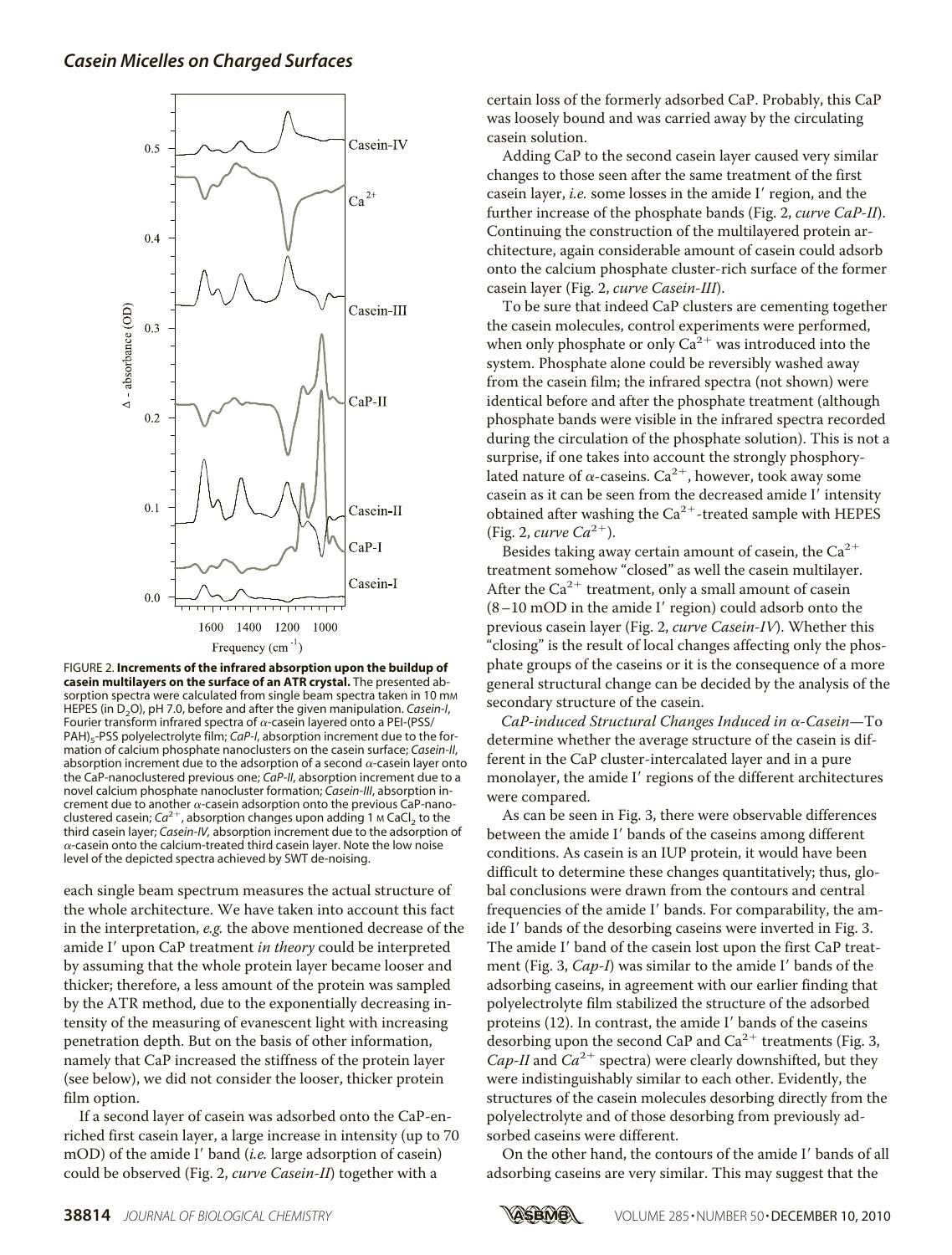

FIGURE 3. **Normalized amide I**- **bands of the absorption increments upon building up the multilayered casein architecture shown in Fig. 1.** Casein-I (- - -); CaP-I (- -------); Casein-II (- - - --); CaP-II (- $(-$ ; Ca<sup>2+</sup> (– (OOOO); Casein-IV (OO). The curves drawn with *continuous* lines show the originally negative CaP-I, CaP-II, and Ca<sup>2+</sup> curves representing desorbing caseins; they were multiplied by  $(-1)$  to be comparable with the positive spectra of the adsorbed caseins. Note that one of them, the CaP-I curve, is similar to the other positive amide I' bands due to adsorbing proteins, although the CaP-II and  $\text{Ca}^{2+}$  curves are practically indistinguishable from each other but are distinctly downshifted as compared with all other curves.



FIGURE 4. AFM height images ( $1 \times 1$   $\mu$ m) of a (PAH/PSS)<sub>6</sub> polyelectro**lyte film (***left panel***), the surface of casein adsorbed onto the polyelectrolyte film (***middle panel***), and the same casein surface after CaP nanocluster incorporation (***right panel***).** All images were registered in tapping mode. *Traces below* the images represent height profiles recorded along the *white line* of the corresponding image. Note that the height scales are the same for all traces.

aggregation of the caseins governed by phosphorylated clusters, which are localized close to the N terminus, does not affect strongly the other regions of the casein molecules. From that one may conclude that hydrophobic interactions responsible for casein aggregation may proceed rather independently from the CaP cluster-induced aggregation.

*Physical Properties of the Adsorbed Caseins*—AFM can visualize the surface of the  $(PAH/PSS)_6$  polyelectrolyte film, the adsorbed casein layer, and the effect of CaP on the casein surface (Fig. 4). The *curves* in Fig. 4 show the height profiles obtained along the *white horizontal lines* of the corresponding height images recorded in AFM tapping mode. As can be seen, the roughness of the surface largely increased upon casein adsorption, but CaP could again "flatten" the casein surface.



FIGURE 5. **Force curves of the cantilever indentations during a characteristic experiment when different film architectures were built consecutively as follows.** Polyelectrolyte film (PAH/PSS)<sub>6</sub>,  $\bullet$ ; (PAH/PSS)<sub>6</sub> + casein,  $\blacksquare$ ; (PAH/PSS)<sub>6</sub> + casein + Ca<sup>2+</sup>, **A**; (PAH/PSS)<sub>6</sub> + casein + CaP nanoclusters,  $\blacktriangledown$ ; (PAH/PSS)<sub>6</sub> + casein with CaP nanoclusters + second pure casein, . Symbols indicate data points, representing the average of 10 force measurements at each point. *Continuous lines* are the result of fits based on the extended Hertz-Sneddon theory described under "Experimental Procedures." All these curves were measured on one sample. The Young's moduli calculated from these curves are listed in Table 1.

Both the native and the CaP-treated casein exhibit spherelike features, whose diameter might be in the range of tens of nanometers. The lateral size resolution is severely affected by the convolution of the shape of the AFM tip and the roughness of the sample. Even by visual inspection, these spheres seem to be somewhat smaller and more densely packed in the CaP-treated casein film. Indeed, the total roughness calculated from the whole AFM height-image by root mean square was somewhat larger for the pure case in film  $(6 \pm 3 \text{ nm})$  than for the CaP-treated one  $(3 \pm 2 \text{ nm})$ . (These values are averages of five independent experiments on different mica surfaces with different films.)

Other important information, which can be obtained from the interaction of the sample with the AFM cantilever, is the force accompanying the indentation of the cantilever into the sample. The higher the force needed for the same indentation, the higher is the stiffness of the sample. Such force/indentation curves are shown for different film architectures in Fig. 5.

In Fig. 5, *arrows* draw a circle of the stiffness changes measured as one series of measurements starting from the relatively stiff, densely packed  $(25, 26)$  (PAH/PSS)<sub>6</sub> film. The adsorbed casein is much softer. Adding 1 M CaCl<sub>2</sub> dramatically hardens the film. To be able to form CaP later, we could not wash away the  $\text{Ca}^{2+}$  ions, and therefore the stiffness of the adsorbed casein was determined in the presence of the 1 M  $Ca^{2+}$  (CaCl<sub>2</sub>). In the presence of CaP nanoclusters (Fig. 5), the stiffness of the film increased somewhat further. This stiffening effect was not projected to caseins adsorbed after the CaP treatment, because the surface of the film after a second casein adsorption again became softer (Fig. 5).

There are necessary control experiments, which, however, could not be included into the above series of measurements, because they represented "dead ends," from where the construction of CaP nanoclusters could not be continued. These controls had to be performed on different samples; their indentation/force curves, due to the large variations between the individual preparations (see the standard deviations in Table 1), were not included into Fig. 5. These controls were as

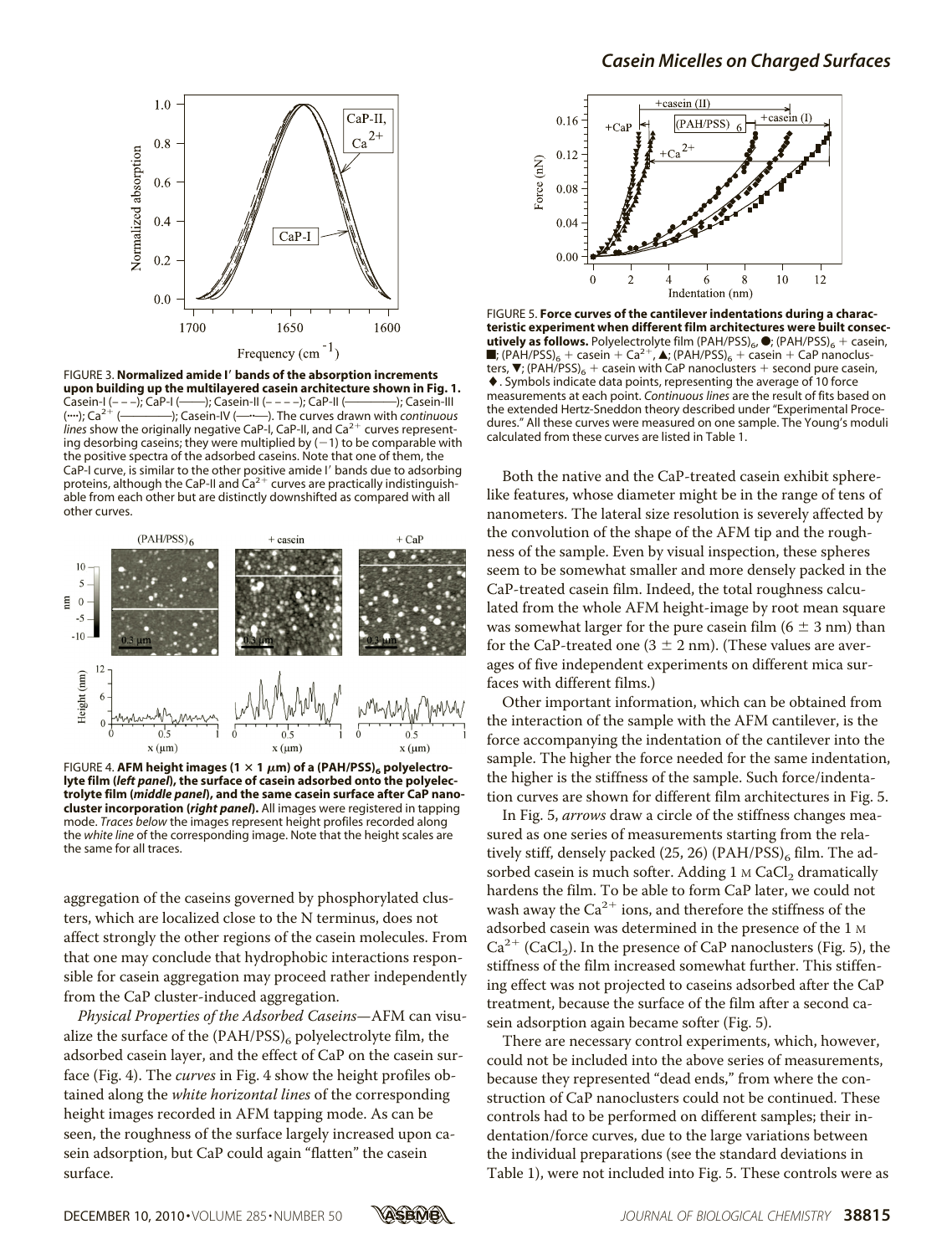# *Casein Micelles on Charged Surfaces*

#### TABLE 1

**Young's moduli of the different polyelectrolyte plus casein architectures**

| Sample <sup><math>a</math></sup>                                               | Young's modulus <sup>b</sup> |
|--------------------------------------------------------------------------------|------------------------------|
|                                                                                | <b>MPa</b>                   |
| $(PAH/PSS)_{6}$                                                                | $2.8 \pm 0.1$                |
| $(PAH/PSS)_{6}$ -casein                                                        | $1.3 \pm 0.4$                |
| $(PAH/PSS)_{6}$ -casein + CaCl <sub>2</sub>                                    | $18 \pm 8$                   |
| $(PAH/PSS)_{6}$ -casein + CaCl <sub>2</sub> + Na <sub>2</sub> HPO <sub>4</sub> | $23 \pm 4$                   |
| $(PAH/PSS)_{6}$ -casein + CaCl <sub>2</sub> + Na2HPO <sub>4</sub> + casein     | $4 + 2$                      |

*<sup>a</sup>* This column represents a series of measurements performed on the same sample after each treatment. The force/indentation curves from which these Young's moduli were calculated are shown in Fig. 5.

*b* Data were calculated from five independent measurements.

follows. (i) For measuring the effect of 50 mm  $\text{Na}_2\text{HPO}_4$  on the stiffness of the adsorbed casein, there was no considerable hardening. (ii) For determining the effect of only the bound  $Ca^{2+}$  on the adsorbed casein, after the same 1 M  $Ca^{2+}$  treatment the excess  $\text{Ca}^{2+}$  was washed away with HEPES, and then the stiffness of the casein layer was determined. The remaining bound  $\text{Ca}^{2+}$  ions exhibited similar hardening effect on the pure casein layer (from  $1.0 \pm 0.3$  to  $10 \pm 1$  MPa) as shown for  $1 \text{ M Ca}^{2+}$  solution in Fig. 5. (iii) To check whether the extreme hardening upon adding  $Ca^{2+}$  is related only to the casein, or the underlying  $(PAH/PSS)_{6}$  film is also involved, control experiments were performed on pure polyelectrolyte films. The  $Ca^{2+}$  ions hardened somewhat the pure polyelectrolyte film as well (from  $2.3 \pm 0.5$  to  $7 \pm 3$  MPa), but not to an extent comparable with the stiffening of the casein layer (from  $1.3 \pm 0.4$  to  $18 \pm 8$  MPa). Thus, at least the majority of  $Ca^{2+}$  treatment related to hardening of the polyelectrolyte + casein architecture could be safely assigned to  $Ca^{2+}$ -altered casein-casein interactions.

### **DISCUSSION**

To understand the CaP-carrying capacity of the casein micelles, the structure and the construction principle of these micelles have to be understood. Our approach, utilizing casein monolayers fixed on a charged surface, made it possible to study individual steps of casein aggregation. Casein adsorbed in comparable amounts onto both positive (Fig. 1) and negative (Fig. 2) polyelectrolyte surfaces. This behavior is similar to the oriented binding of the bacteriorhodopsin-containing purple membrane fragments with a net negative charge to PSS/PAH polyelectrolyte multilayers with either a positive or negative surface (11).

On a positively charged surface, the negative phosphoseryl residues (arranged in clusters) seem to be involved in the casein adsorption. One may come to this conclusion from the fact that casein, having been adsorbed on a positive surface, could not bind any CaP, and in a second adsorption step no further casein could adsorb onto the existing first casein layer (Fig. 1). This phenomenon supports the following: (i) the phosphoseryl groups can come to the surface of a water-dissolved casein, and (ii) they are indeed necessary for the micelle formation.

Being capable of adsorbing onto a negatively charged surface indicates that casein possesses certain amounts of positive surface charges as well. Having been adsorbed onto a negative surface makes sure that the also negative phosphoseryl

residues of the casein do not participate in the adsorption; they remain accessible for further interactions. Indeed, these caseins could interact with CaP nanoclusters and  $Ca^{2+}$  ions (Fig. 2, *curves CaP-I, CaP-II*, and  $Ca^{2+}$ ). Once CaP was incorporated into the "apo"-casein, a way opened for further casein adsorption (Fig. 2, *curves casein-II* and *casein-III*), *i.e.* for the buildup of a casein multilayer. The limited adsorption of a next casein layer on an only Ca<sup>2+</sup>-treated previous one (Fig. 2, *curve casein-IV*) also supports this picture; no excess negative charge was added, unlike by the CaP treatment. Therefore, less casein could be bound to the (phosphoseryl +  $Ca^{2+}$ ) complexes, which might have even become neutral/slightly positive after binding the  $Ca^{2+}$ . The binding of the next casein layer to such  $Ca^{2+}$ -filled caseins could involve the negative phosphoseryl groups and "close" the architecture against further adsorption steps.

Caseins offer another very interesting problem to study, the structure of the intrinsically disordered proteins. One may hope to reveal to what extent is their structure undetermined/ unordered and to what extent they might have identical structures among identical external conditions. However, the detailed study of their secondary structures by decomposing the amide I' band is not unequivocal. But even if we restrict ourselves only to the contours of the amide I' bands, it is evident that the structure of the apo-casein (Fig. 3, *curve casein-I*) is very similar to the CaP-containing ones (Fig. 3, *casein-II* and *-III*). This may mean that binding CaP is a rather localized event, which does not affect considerably the overall structure of the casein molecule whatever that structure is.

Changes of the physical parameters of the adsorbed casein molecules are in accordance with the infrared spectroscopic results. The fact that  $Ca^{2+}$  ions and CaP rigidified the casein layer indicates that new interactions appeared between the molecules (Fig. 5 and Table 1). The decreased roughness of the casein film upon CaP nanocluster incorporation is also indicating more tightly organized molecules.

Our experiments are unique in the sense that very low  $(0.1$  mg·ml<sup>-1</sup>) casein concentration was used in contrast to the  $60-100$  mg·ml<sup>-1</sup> values of all other experiments. Thus, one may assume that casein molecules were adsorbed onto the polyelectrolyte surface in their "natural" forms, one by one. Therefore, it is remarkable that the observed roughness of the casein films came mostly from spherical features whose diameter can be anywhere between ten and a few times tens of nanometers (Fig. 4). Similar spheres of 20 nm were observed in earlier AFM measurements by Müller-Buschbaum *et al.* (27) and were referred to as mini micelles. The latter results were obtained with whole casein, whereas the results herein were with a preparation that contains predominantly  $\alpha_{s1}$ -casein. Small features of similar sizes were also observed in many earlier experiments (*e.g.* by electron microscopy (4, 28)) and led to the submicelle conception of casein micelles, which has been much discussed later (2). Concerning our experimental conditions, one may assume that the small "balls," which were formed from very diluted solutions in our experiments, represent an inherent aggregating tendency governed by the amphipathic nature, by the size and by the charge distribution of the casein molecules.